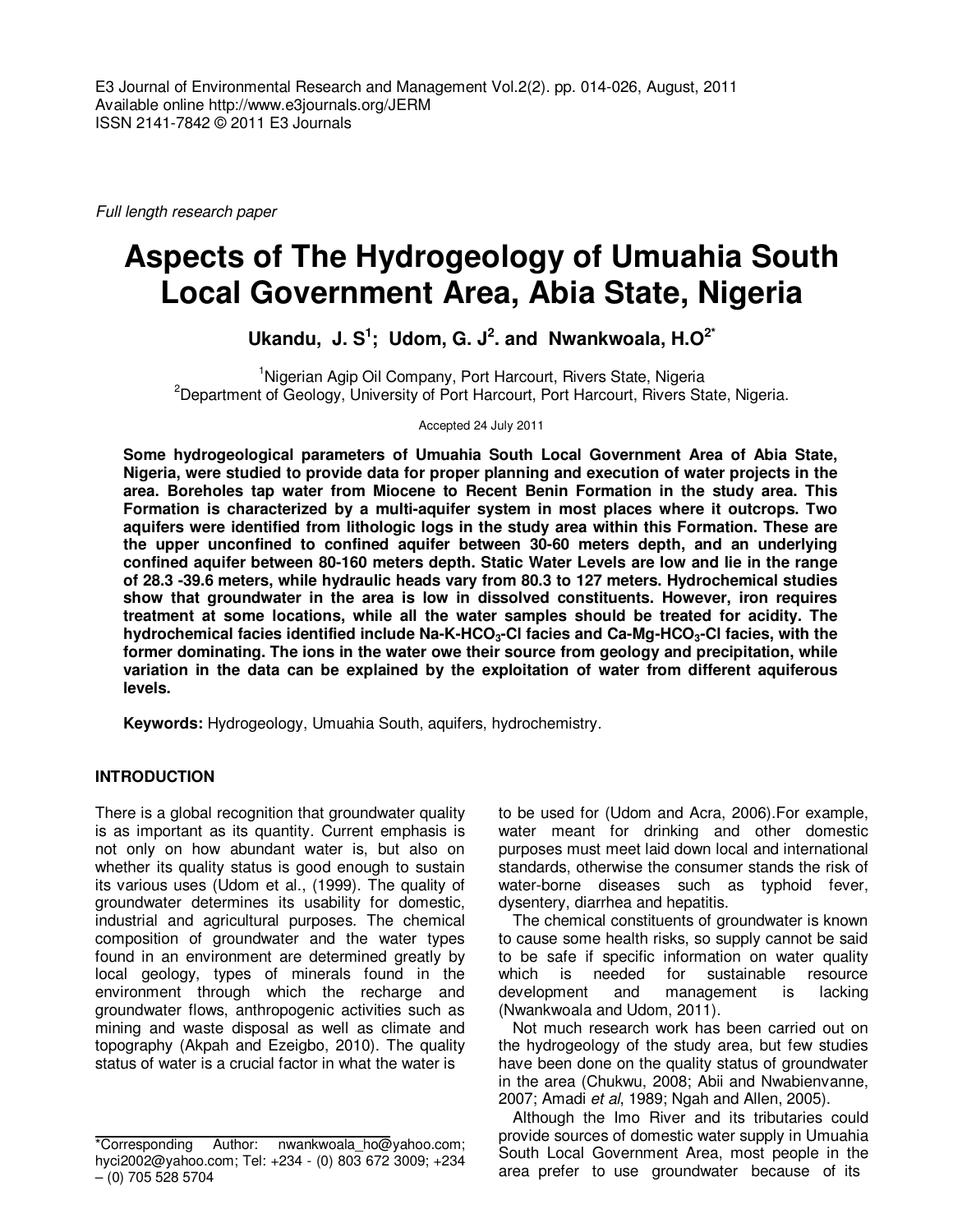

**Figure 1:** Map of study area showing sampled bore ole locations

advantages over surface water. It has therefore become necessary to study the groundwater potentials of the area for proper planning and execution of water projects. This paper attempts to highlight some of the hydrogeological parameters that could be useful in this direction. The results<br>obtained would also add to the scanty obtained would also add to the scanty hydrogeological information in the study area.

# **THE STUDY AREA**

Umuahia South Local Government Area lies within the southeastern part of the Niger Delta Basin, between longitudes  $7^022^1$  and  $7^033^1E$  and latitudes  $5^0$ 26<sup>1</sup> and  $5^0$ 34<sup>1</sup> N (Figure.1). It is within the subequatorial climatic belt characterized by two major seasons; the wet and dry seasons. The wet season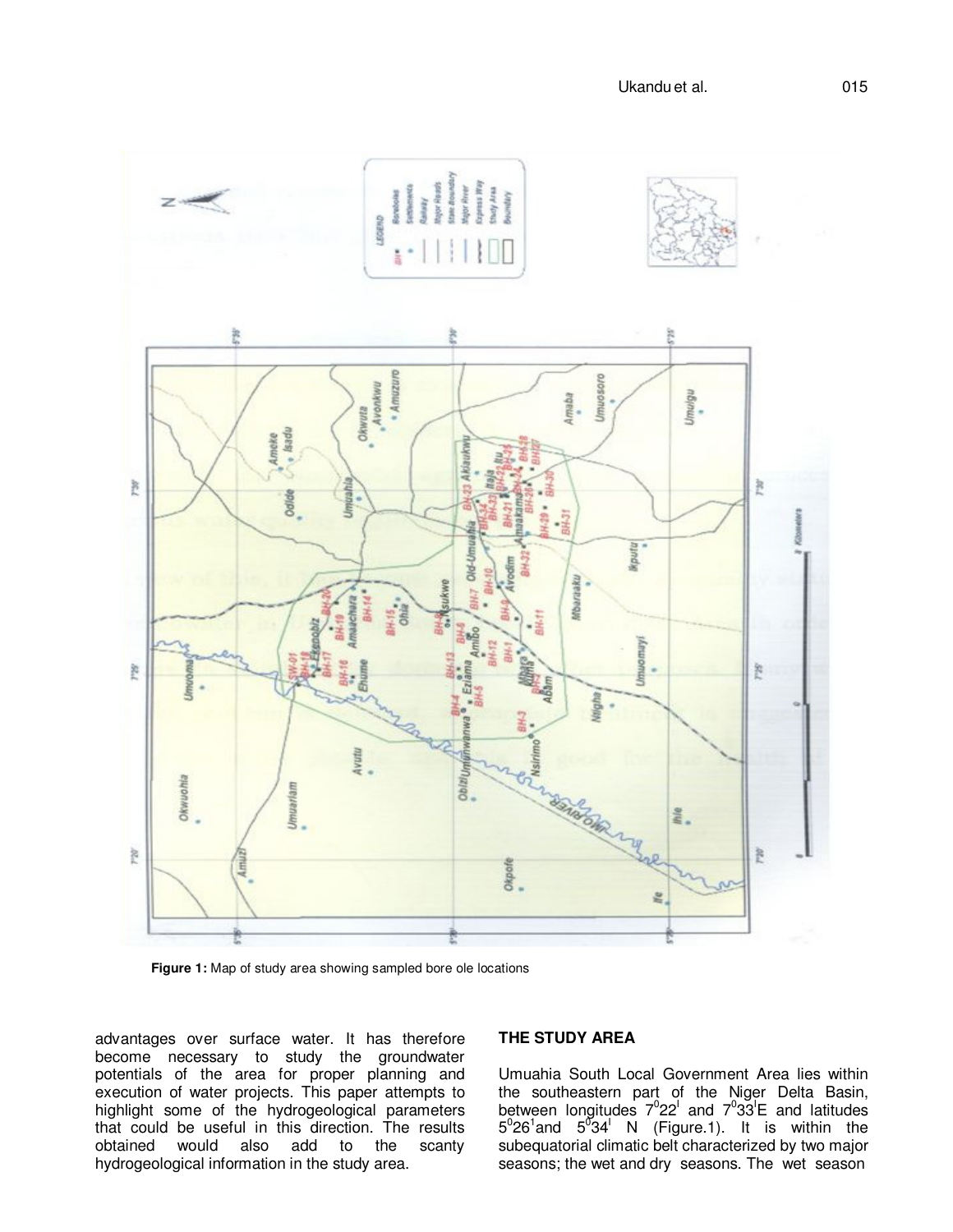

**Figure. 2:** Annual rainfall pattern in the study area.



**Figure. 3:** Temperature pattern in the study area.

starts in April and ends in September with a peak in June and July, while the dry season lasts from October to March. However, recent global climatic change has affected the durations of these seasons. Rainfall is high in the area, with an annual average of about 400cm (Figure.2). Relative humidity is also high and generally are over 70%, while mean annual temperature is about  $27^{\circ}$ C (Figure.3).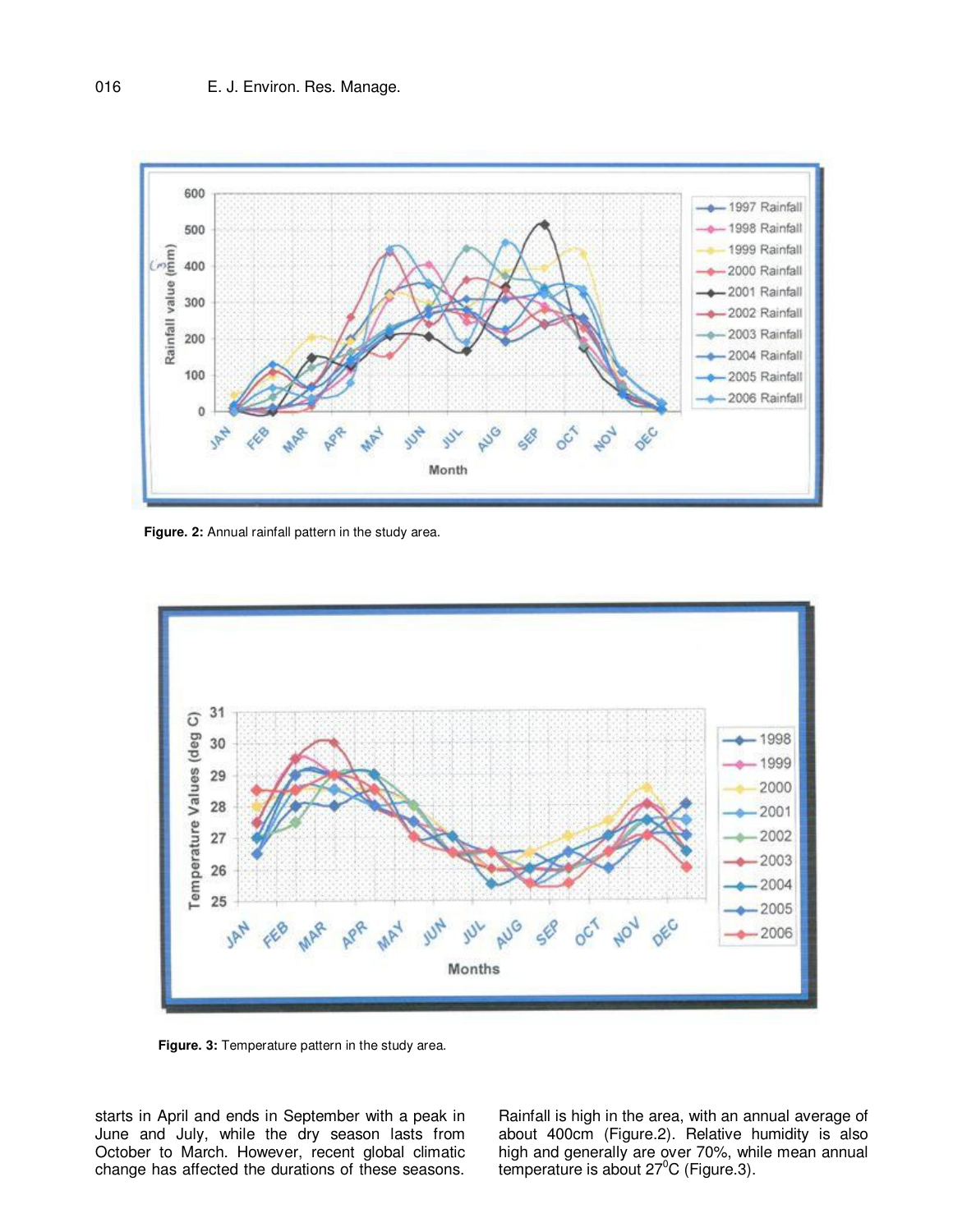## **Relief and Drainage**

Umuahia South Local Government area has low-lying to moderately high plain topography. The general surface elevation ranges between 59.5 and 164.5m above the sea level (Olobaniyi et al., 2006). The study area is drained by Imo River and its tributaries which flow in a southern direction and empties into the Atlantic Ocean. The drainage pattern is generally dendritic with tributaries generally in a southerly direction. According to Olabaniyi et al., (2006), the dendritic drainage nature of the area signifies a homogeneous underlying material where structural control is lacking. The draining river and its tributaries are perennial, resulting in dominant rainforest plants along their banks.

## **Geomorphology**

The geomorphological setting has uniquely constrained the spatial spread of Umuahia area as a continuous landmass. The physiography of the area conforms to the geomorphic features of the Niger Delta, governed by several factors which influence transport, ultimate deposition of the sediment load, and shape and growth of the delta. It consists mainly of freshwater swamp, mangrove swamps, beaches, bars and estuaries (Etu-Efeotor and Odigi, 1983) which stretches from Benin River estuary for about 450km eastward and terminates at the mouth of the Imo River estuary, east of Port Harcourt City. It receives its sediments from the suspended and traction load of the Niger and Benue Rivers and their tributaries which in a total of about 21 estuaries, empties into the sea through the extensive plain along the coast.

The geomorphology of the area has attracted a considerable attention and has been discussed by various authors. Notable contributions of Allen, (1965a, 1965b); Short and Stauble, (1967); Akpokodje, (1989), and Weber, (1971) form the basis of the present knowledge.

## **Geology and Hydrogeology**

The study area is located in the Eastern Niger Delta sedimentary basin. This basin was formed in the Tertiary period from the interplay between subsidence and deposition arising from a succession of transgressions and regressions of the sea (Hosper, 1965). This phenomenon gave rise to the deposition of three lithostratigraphic units in the Niger Delta. These units are Akata Formation, Agbada Formation, and the Benin Formation in order of decreasing age (Short and Stauble, 1965), (Figure.4).

The overall thickness of these Tertiary sediments is about 10,000 meters. All boreholes in the study area tap water from the youngest, aquiferous Benin Formation. The Miocene to Recent Benin Formation is made up of sands which are mostly medium to coarse grained, pebbly, moderately sorted with local lenses of poorly cemented sands and clays. Based on petrographic analysis, Onyeagocha (1980) contends that the rocks are made up of about 95- 99% quartz grains, Na+K-mica, 1-2.5%, feldspar 0- 1.0%, and dark coloured minerals 2.3%.

The Akata and Agbada Formations are the source and reservoir rocks respectively for petroleum in the Niger Delta. Other details about the geology of the Niger Delta are given by Allen (1965b), Aseez (1976), Wright et al (1985), and Kogbe (1989). The sand-clay intercalations in the area are indicative of a multiaquifer system. A Typical SP-Resistiviy log of a borehole in Umunwanwa (Figure.4) shows two aquiferous layers; the upper unconfined to confined aquifer between 30-60 meters; and a thicker confined aquifer between the depth of 80m and 160m. These aquifers are separated by clayey units whose thicknesses determine how thick the aquifer is in a particular borehole.

The high rainfall in the area provides enough recharge for the aquifers.

# **Materials and Methods**

Borehole data and lithologic logs were obtained from the Anambra-Imo River Bssin Development Authority, Owerri for this study. Static Water Levels (SWL) and lithologic logs were used to delineate aquifers in the area. The hydraulic conductivity (K) values for the aquiferous layer between 67.1 and 88.3meters were studied in four boreholes by sieving the lithologic samples, plotting the data on semi-log papers, obtaining d10 values from the graph, and using same to calculate K from Hazens (1893) formula. The formula is given below:

## $K = Cd102$

Where  $k = Hy$ draulic conductivity;  $C = constant$ ; for K in  $cm/s$  and d10 in mm,  $c= 1$  (Freeze and Cherry, 1979);  $D = 10$  effective diameter, mm, defined as diameter such that 10 % by weight of the porous matrix consists of grains smaller than it.

Groundwater chemistry in the study was also studied. Water samples were collected from the boreholes shown in Figure.1 in clean 500 ml plastic bottles after pumping the wells for about five minutes to ensure stable conditions. After sample collection, the borehole lid was immediately replaced to minimize oxygen contamination and the escape of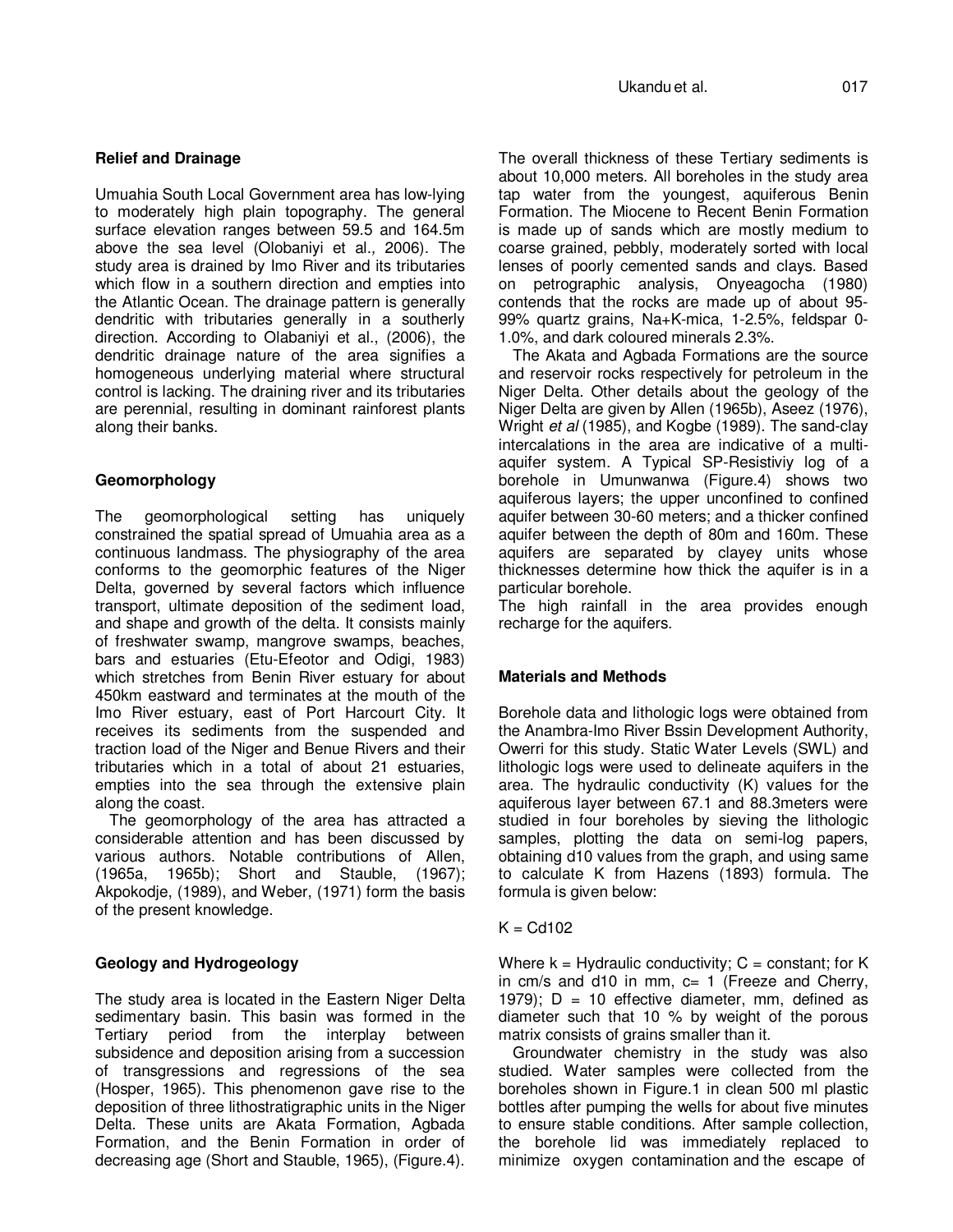

**Figure. 4:** SP-Resistivity log of Umunwanwa borehole (BH-5). Source Data: Anambra-Imo River Basin Development Authority, Owerri.

dissolved gases. Analysis was done within 24 hours after sampling. However, temperature, electrical conductivity and pH were determined in the field due to their unstable nature. The analysis methods used are stated in Table 1.

## **Results and Discussion**

## **Lithologic logs**

The lithologic logs of six boreholes in the study area are shown in Figure.5. The logs show two major lithologies within the Benin Formation in the area

studied. These include clay and sand deposits. The clay layers interbed the sands and give rise to a multi-aquifer system in the area. Multi-aquifer systems has been reported elsewhere in the Niger Delta by Etu-Efeotor (1981), Udom et al (1999, 2002), and others.

#### **Aquifers**

Generally in the study area, the first aquifer is encountered between 30 meters to 60 meters below the surface. It is unconfined to confined, depending on location. In BH34 and BH27 for example, the first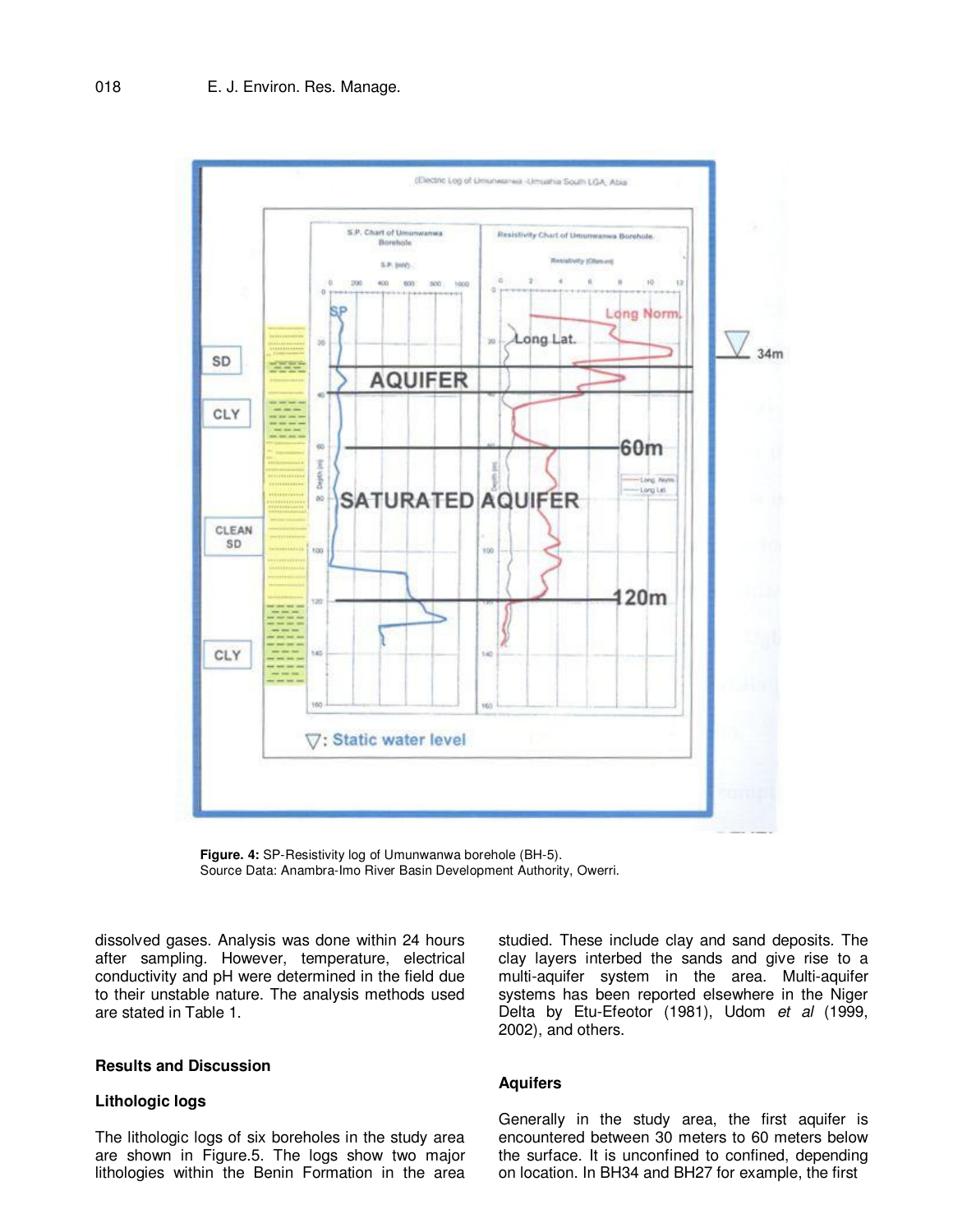**Table 1:** Summary of Analytical Methods used for different parameters.

| <b>Parameter</b>                                                                                                 | <b>Analysis method</b>     |
|------------------------------------------------------------------------------------------------------------------|----------------------------|
| Temperature                                                                                                      | Thermometer                |
| Conductivity                                                                                                     | <b>Conductivity Meter</b>  |
| pH                                                                                                               | pH Meter                   |
| <b>TDS</b>                                                                                                       | Filtration and Evaporation |
| TSS, Fe <sup>2+</sup> , Ca <sup>2+</sup> , Mg <sup>2+</sup> , Na <sup>+</sup> , K <sup>+</sup> , NO <sub>3</sub> | Spectrophotometric         |
| $HCO3$ , CI                                                                                                      | Titrimetric                |
| SO <sub>4</sub> <sup>2</sup>                                                                                     | Turbidimetric              |



**Figure 5:** Lithologic logs of some boreholes in the study area. Source: Anambra-Imo River Basin Development Authority, Owerri.

aquifer is confined by a clay horizon of about 20 meters thick on top and about 40 meters thick below , while in BH31, BH21, BH26, and BH5 it is unconfined

(Figure.5). The unconfined aquifer In BH 31, BH 21, BH 26, and BH 5, varies in thickness as shown in Figure.5. The second aquifer commonly lies between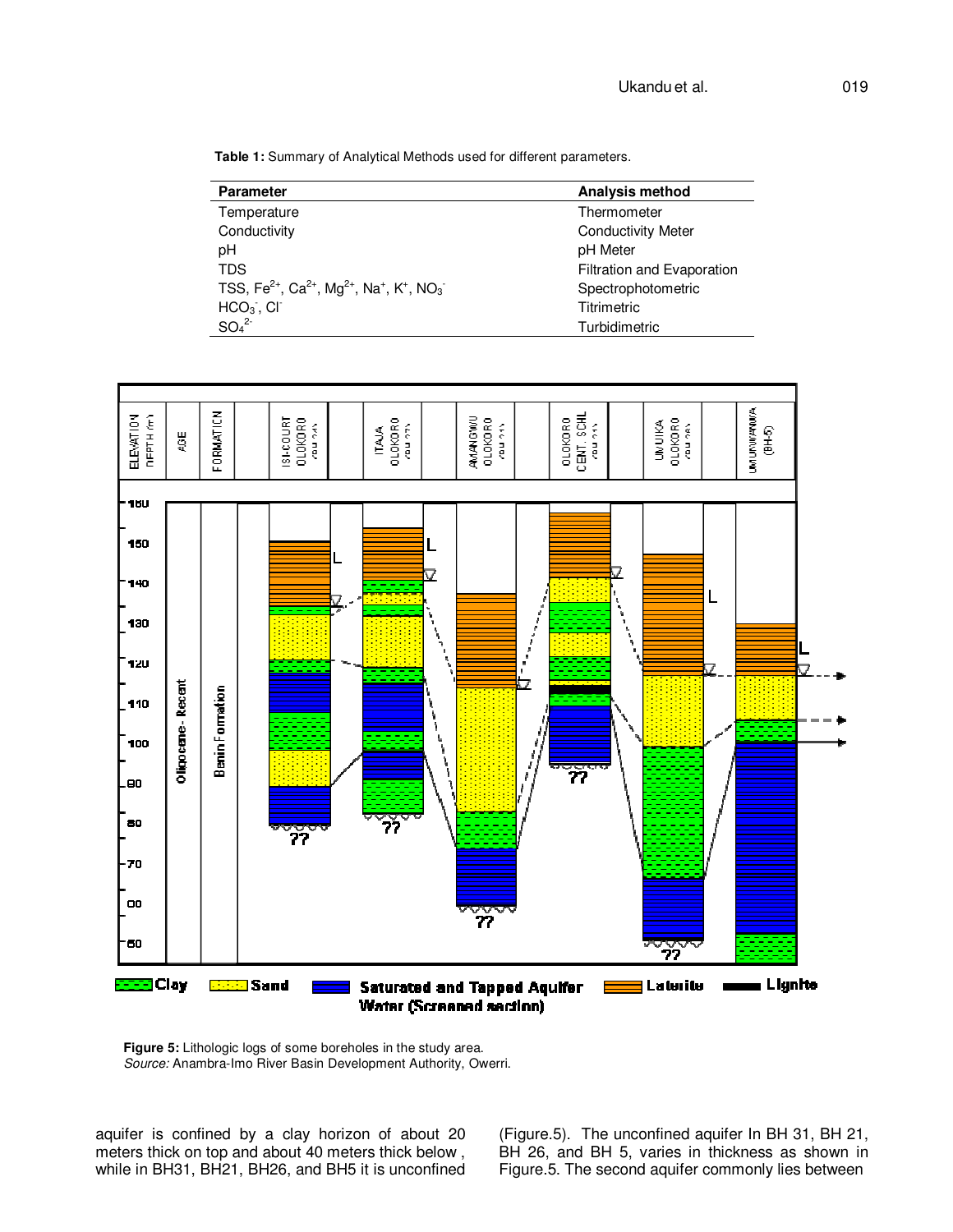

**Figure 6:** Hydraulic head contours in Umuahia South Local Government Area.

80 to 160 meters in depth in the study area. BH 5 in Umunwanwa has completely penetrated the second aquifer (Figure.5). This aquifer is about 40meters thick in this borehole. The other boreholes (BH 34, BH 27, BH 31, BH 21 and BH26) only penetrated this aquifer partially. This aquiferous layer is thicker than the first aquifer and all the boreholes studied tap water from it. However, the maximum depth penetrated by any of these boreholes was 160 meters in BH 5 in Umunwanwa.

## **Static Water Levels (SWL) / Hydraulic Heads**

SWL and hydraulic heads vary from 28.3meters to 39.6meters and 80.3m to 127meters respectively in the study area (Table 2).

This shows low SWL in the area. With the low SWL's and clayey confining beds, the aquifers are protected from surface contaminants. However where the upper aquifer is unconfined, indiscriminate dumping of solid wastes on the ground surface should be avoided.

Figure.6 shows hydraulic head contours in the area, while Figure.7 is a 3-D representation of the hydraulic heads. From Figure 7, higher hydraulic heads are found in hilly areas, while the low heads characterize low lands.

## **Water Chemistry**

Analytical results for physico-chemical parameters studied for some boreholes in the study area are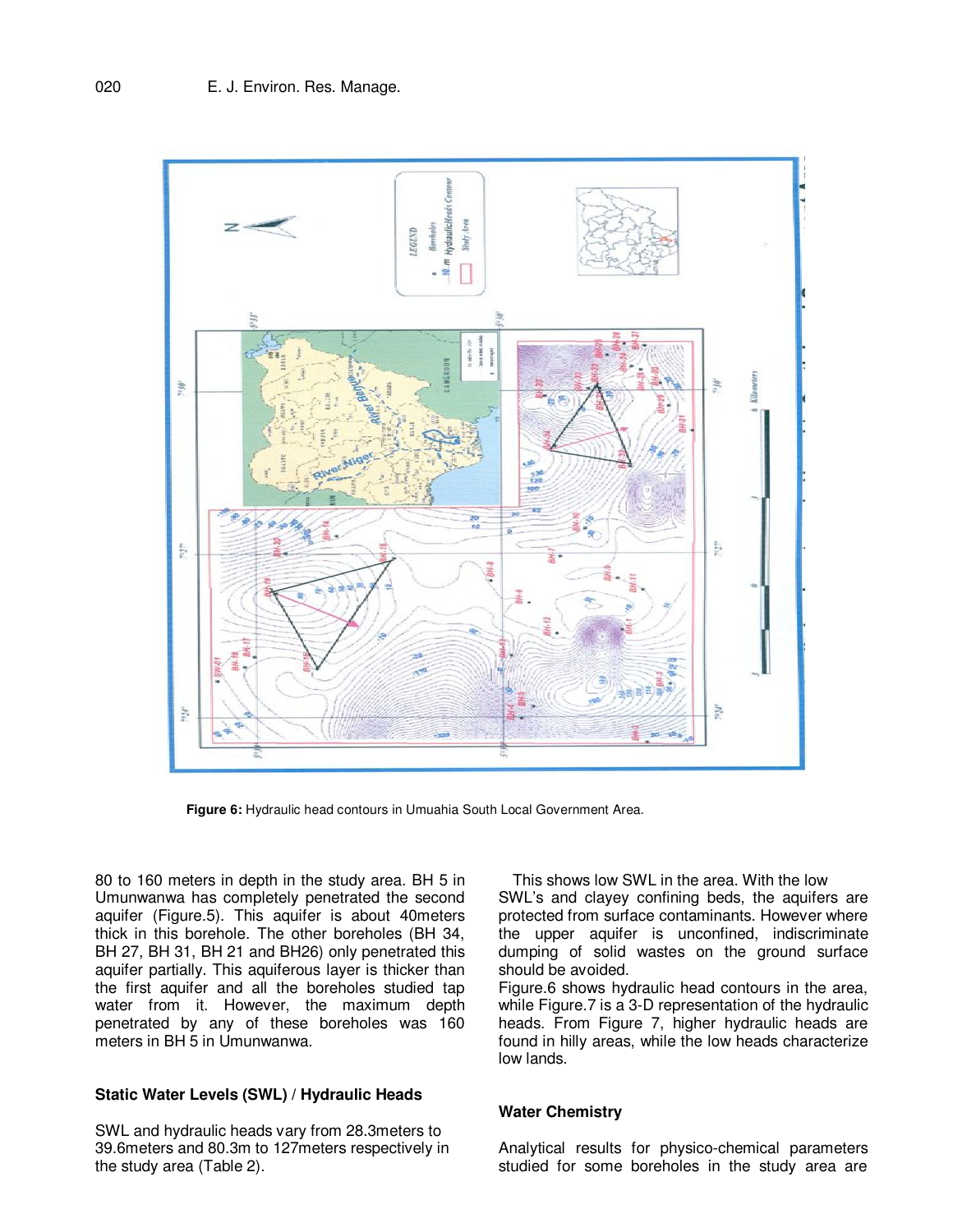

**Figure 7: Digital elevation model for hydraulic heads in the study area.** 

stated in Table 3. The range in values of the parameters and the WHO (2004) standards are stated at the bottom of Table 3 for comparison.

Hydrogen ion activity (pH) values of the water samples lie between 4.39 and 6.65. This shows the presence of acidic groundwater in the area.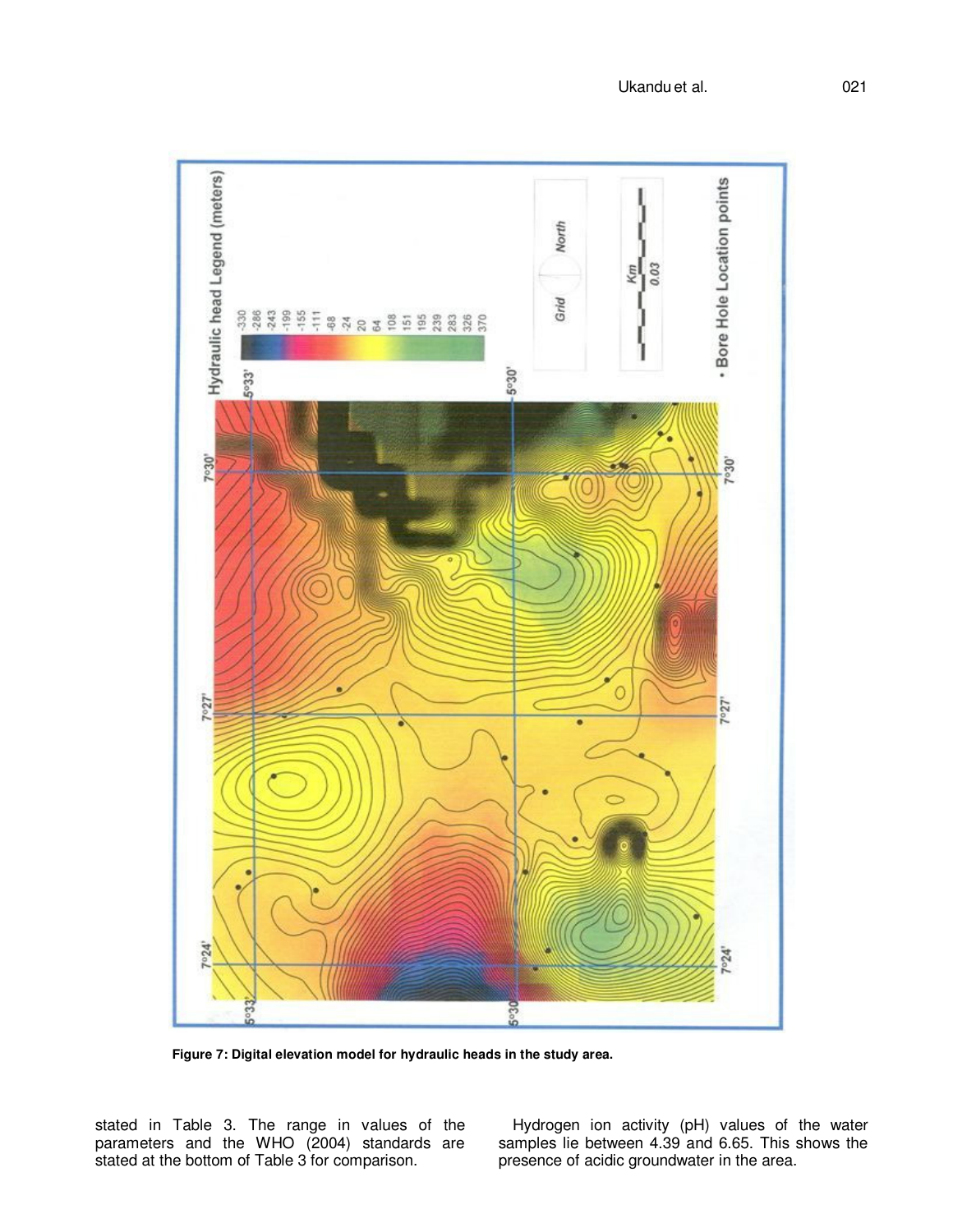**Table 2:** Borehole Data in the study area

| S/No                   | <b>Borehole location</b>    | <b>Coordinates</b>                    |                                                   | <b>Borehole elevation</b><br>(m.a.m.s.l) | <b>Well Depth</b> | S.W.L<br>(m) | <b>Hydraulic</b> |  |
|------------------------|-----------------------------|---------------------------------------|---------------------------------------------------|------------------------------------------|-------------------|--------------|------------------|--|
|                        |                             |                                       |                                                   |                                          | (m)               |              | Head (m)         |  |
| <b>BH-1</b>            |                             | Northings<br>05°22.210 <sup>1</sup> N | Eastings<br>07 <sup>0</sup> 25.643 <sup>1</sup> E | 151.9                                    |                   |              |                  |  |
| $BH -2$                | Agbara Akuma<br>Abam        | $05^0$ 27.834 <sup>1</sup> N          | $07^0$ 24.652 <sup>1</sup> E                      | 130.4                                    |                   | 39.6         | 90.8             |  |
| <b>BH-3</b>            |                             | $05^028.118^1N$                       | $07^{0}$ 23.618 <sup>1</sup> E                    | 136.2                                    |                   | 37.8         | 98.4             |  |
| $BH -4$                | Nsirimo<br>Umunwanwa 1      | 05 <sup>0</sup> 29.726 <sup>1</sup> N | $07^{0}$ 24.058 <sup>1</sup> E                    | 116.9                                    | 98.0              |              |                  |  |
| <b>BH-5</b>            |                             | $05^{0}$ 29.565 <sup>1</sup> N        | $07^{0}$ 24.269 <sup>1</sup> E                    | 119.7                                    |                   |              | 85.5             |  |
|                        | Umunwanwa 2<br>Amibo        | 05°29.592 <sup>1</sup> N              | $07^{0}26.168^{1}E$                               |                                          | 137.0             | 34.2         |                  |  |
| $BH -6$<br><b>BH-7</b> |                             | 05 <sup>0</sup> 29.220 <sup>1</sup> N | $07^026.983^1E$                                   | 118.4<br>146.6                           | 91.0              |              |                  |  |
|                        | Nsukwe-1                    | 05°30.079 <sup>1</sup> N              | $07^{0}26.563^{1}E$                               |                                          |                   |              |                  |  |
| $BH -8$                | Nsukwe-2                    | $05^{0}28.228^{1}N$                   | $07^{0}26.546^{1}E$                               | 125.2                                    | 91.4              |              |                  |  |
| <b>BH-9</b>            | Laguru                      | $05^{0}28.052^{1}N$                   | $07^{0}$ 27.600 <sup>1</sup> E                    | 164.5                                    | 82.3              |              |                  |  |
| <b>BH-10</b>           | Avodim                      |                                       | $07^{0}26.413^{1}E$                               | 133.3                                    |                   |              |                  |  |
| <b>BH-11</b>           | Umuosh ivillage             | $05^028.183^1N$                       |                                                   | 161.5                                    |                   |              |                  |  |
| <b>BH-12</b>           | Amuzu Ubakala               | 05 <sup>0</sup> 29.249 <sup>1</sup> N | $07^025.608^1E$                                   | 118.7                                    |                   |              |                  |  |
| <b>BH-13</b>           | Eziema-Ubakala              | $05^{0}$ 29.859 <sup>1</sup> N        | $07^0$ 25.198 <sup>1</sup> E                      | 108.8                                    | 91.4              |              |                  |  |
| <b>BH-14</b>           | Ogbidi-Ukwu<br>Umuorinnoku  | 05°32.027 <sup>1</sup> N              | $07^{0}$ 27.401 <sup>1</sup> E                    | 102.0                                    |                   |              |                  |  |
| <b>BH-15</b>           | Ohia                        | $05^031.304^1N$                       | $07^{0}26.938^{1}E$                               | 103.5                                    |                   |              |                  |  |
| <b>BH-16</b>           | Ehume Umuokpara             | $05^0$ 32.298 <sup>1</sup> N          | $07^{0}$ 24.988 <sup>1</sup> E                    | 102.2                                    |                   |              |                  |  |
| <b>BH-17</b>           | Ekenobizi Umuokpara<br>(1)  | $05^{0}33.117^{1}N$                   | $07^{0}$ 25.162 <sup>1</sup> E                    | 96.1                                     |                   |              |                  |  |
| <b>BH-18</b>           | Ekenobizi Umuokpara<br>(2)  | $05^0$ 32.200 <sup>1</sup> N          | 07 <sup>0</sup> 24.984 <sup>1</sup> E             | 88.2                                     |                   |              |                  |  |
| <b>BH-19</b>           | Ogbodi Ukwu-<br>Umuakpara   | 05°32.791 <sup>1</sup> N              | $07^{0}26.333^{1}E$                               | 110.0                                    |                   | 29.7         | 80.3             |  |
| <b>BH-20</b>           | Amachara                    | $05^028.660^1N$                       | $07^{0}$ 27.056 <sup>1</sup> E                    | 130.5                                    | 73.1              |              |                  |  |
| <b>BH-21</b>           | Ahiaukwu, Olokoro-1         | 05 <sup>0</sup> 28.718 <sup>1</sup> N | 07 <sup>0</sup> 30.064 <sup>1</sup> E             | 155.1                                    | 94.5              |              |                  |  |
| <b>BH-22</b>           | Ahiaukwu, Olokoro-2         | 05 <sup>0</sup> 29.827 <sup>1</sup> N | 07°30.060 <sup>1</sup> E                          | 142.2                                    | 61.0              | 29.3         | 112.9            |  |
| <b>BH-23</b>           | Umuobia Ahiaukwu<br>Olokoro | 05 <sup>0</sup> 28.379 <sup>1</sup> N | $07^{0}$ 29.922 <sup>1</sup> E                    | 155.5                                    |                   |              |                  |  |
| <b>BH-24</b>           | Itaja Obuahia` Olokoro      | 05 <sup>0</sup> 28.384 <sup>1</sup> N | 07 <sup>0</sup> 30.844 <sup>1</sup> E             | 143.9                                    |                   |              |                  |  |
| <b>BH-25</b>           | Umuopara Ozara              | $05^028.600^1N$                       | $07^030.619^1E$                                   | 155.3                                    | 98.0              | 28.3         | 127.0            |  |
| <b>BH-26</b>           | Umuika-Ukwu Olokoro         | $05^{0}28.108^{1}N$                   | $07^0$ 30.801 <sup>1</sup> E                      | 141.1                                    | 150.0             |              |                  |  |
| <b>BH-27</b>           | Itaja Olokoro-1             | 05 <sup>0</sup> 28.241 <sup>1</sup> N | $07^0$ 30.453 <sup>1</sup> E                      | 150.0                                    | 94.5              |              |                  |  |
| <b>BH-28</b>           | Itaja Olokoro-2             | $05^{0}$ 27.168 <sup>1</sup> N        | 07°30.376 <sup>1</sup> E                          | 159.2                                    |                   |              |                  |  |
| <b>BH-29</b>           | Amizi Olokoro               | $05^{0}$ 27.936 <sup>1</sup> N        | $07^0$ 30.100 <sup>1</sup> E                      | 146.3                                    |                   |              |                  |  |
| BH -30                 | Umuajata Olokoro            | $05^0$ 27.802 <sup>1</sup> N          | 07 <sup>0</sup> 29.722 <sup>1</sup> E             | 140.1                                    |                   |              |                  |  |
| <b>BH-31</b>           | Amangwu Elulu               | $05^{0}$ 28.556 <sup>1</sup> N        | $07^{0}$ 29.279 <sup>1</sup> E                    | 124.0                                    | 119.0             |              |                  |  |
| <b>BH-32</b>           | Amakama-Olokoro             | 05 <sup>0</sup> 28.313 <sup>1</sup> N | $07^{0}$ 28.634 <sup>1</sup> E                    | 146.2                                    |                   |              |                  |  |
| <b>BH-33</b>           | Ahiaukwu-Olokoro            | $05^{0}$ 29.698 <sup>1</sup> N        | $07^0$ 30.111 <sup>1</sup> E                      | 152.6                                    |                   | 35.09        | 117.51           |  |
| <b>BH-34</b>           | Isi-Olokoro                 | 05°29.238 <sup>1</sup> N              | $07^028.997^1E$                                   | 146.6                                    | 100.6             |              |                  |  |

The boreholes from where these water samples were collected tap water from the second aquifer in the area.

The mean temperature and electrical conductivity values in the area are  $29.4^{\circ}$ C and  $30.2 \mu s$ /cm respectively. The temperature of groundwater in the area is reflective of physiogeographic conditions, while conductivity values show absence of salt water

in the area, and have direct relationship with Total Dissolved Solids (TDS). TDS values are also low (2.38mg/l – 50.7mg/l), and below WHO (2004) standard of 1000mg/l. TDS above 1000mg/l shows salt water.

The cations studied include iron  $(Fe^{2+})$ , calcium  $(Ca^{2+})$ , magnesium  $(Mg^{2+})$ , sodium  $(Na^+)$ , and potassium  $(K^+)$ . Na<sup>+</sup> and  $K^+$  dominate the other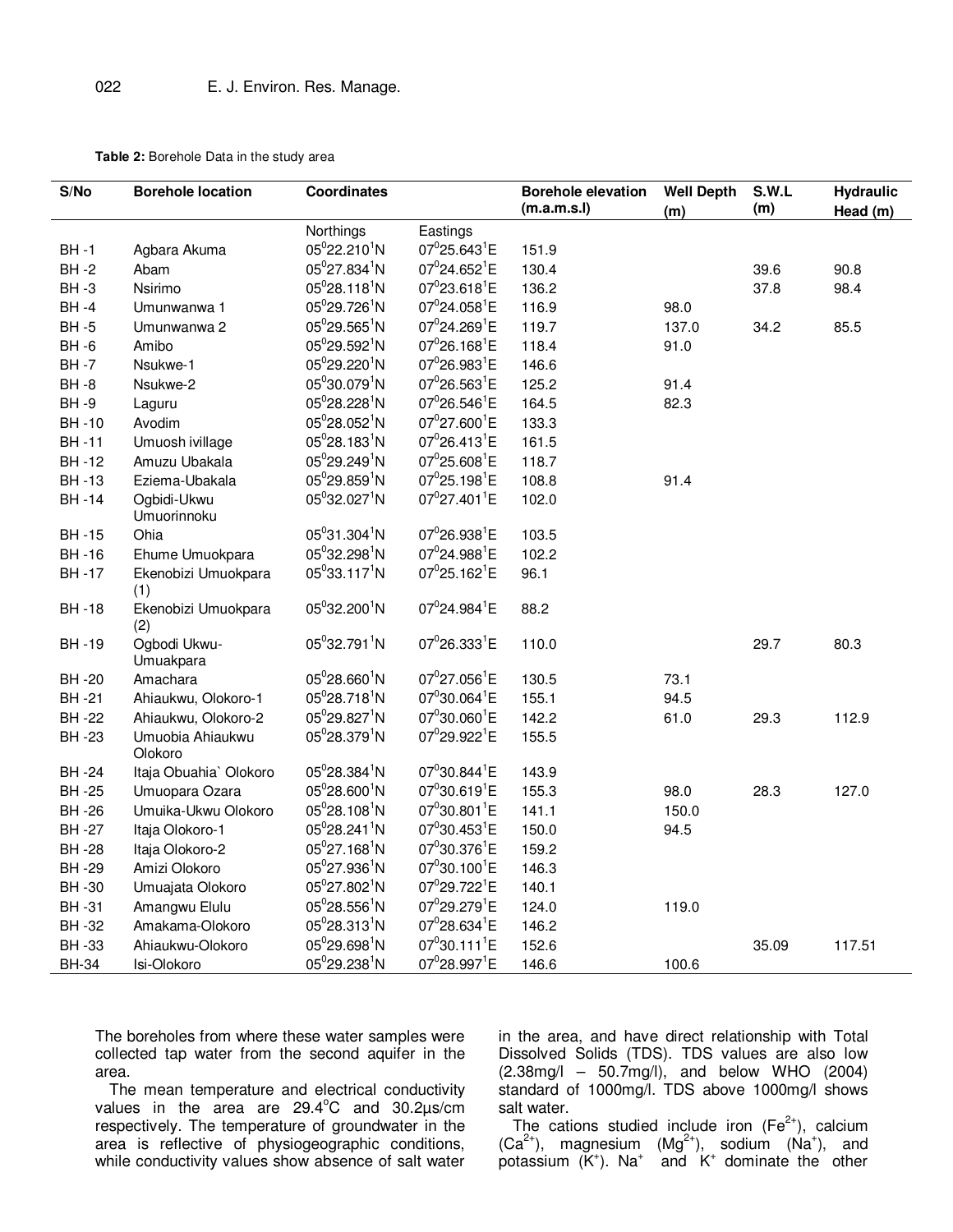| <b>Boreho</b><br>le S/No | <b>Borehole Locations</b> | <b>Temp</b><br>$(^{\circ}C)$ | Cond.<br>$(\mu s/cm)$ | pH   | <b>TDS</b><br>(mg/l) | <b>TSS</b><br>(mg/l) | $Fe2+$<br>(mg/l) | $Ca2+$<br>(mg/l) | $Mg^{2+}$<br>(mg/l) | $Na2+$<br>(mg/l) | $\mathsf{K}^{\scriptscriptstyle{+}}$<br>(mg/l) | HCO <sub>3</sub><br>(mg/l) | CI<br>(mg/l) | SO <sub>4</sub> <sup>2</sup><br>(mg/l) | NO <sub>3</sub><br>(mg/l) |
|--------------------------|---------------------------|------------------------------|-----------------------|------|----------------------|----------------------|------------------|------------------|---------------------|------------------|------------------------------------------------|----------------------------|--------------|----------------------------------------|---------------------------|
| $BH-1$                   | Agbara Akuma              | 29.5                         | 23.4                  | 5.54 | 11.70                | <b>BDL</b>           | 0.01             | 0.48             | 0.07                | 2.14             | 0.16                                           | 45.00                      | 4.69         | <b>BDL</b>                             |                           |
| $BH-2$                   | Abam                      | 29.0                         | 27.3                  | 5.07 | 13.60                | <b>BDL</b>           | 0.02             | 0.44             | 0.07                | 2.12             | 0.11                                           | 30.50                      | 4.96         | <b>BDL</b>                             | <b>BDL</b>                |
| $BH-3$                   | Nsirimo                   | 28.0                         | 14.7                  | 5.07 | 7.30                 | <b>BDL</b>           | 0.01             | 0.43             | 0.06                | 2.14             | 0.09                                           | 30.50                      | 5.32         | <b>BDL</b>                             | <b>BDL</b>                |
| $BH-4$                   | Umunwanwa                 | 30.0                         | 41.5                  | 4.47 | 20.60                | <b>BDL</b>           | 0.01             | 0.42             | 0.06                | 2.17             | 0.09                                           | 30.50                      | 5.32         | <b>BDL</b>                             | <b>BDL</b>                |
| $BH-6$                   | Amibo                     | 31.0                         | 23.8                  | 4.47 | 11.90                | <b>BDL</b>           | 0.02             | 0.57             | 0.11                | 3.14             | 0.18                                           | 45.75                      | 4.96         | <b>BDL</b>                             | <b>BDL</b>                |
| <b>BH-7</b>              | Nsukwe-1                  | 31.0                         | 21.1                  | 4.52 | 10.80                | <b>BDL</b>           | 0.01             | 0.54             | 0.09                | 3.14             | 0.16                                           | 45.75                      | 5.67         | <b>BDL</b>                             | <b>BDL</b>                |
| $BH-8$                   | Nsukwu-2                  | 30.0                         | 19.0                  | 5.40 | 9.50                 | 1.0                  | 0.11             | 0.34             | 0.07                | 2.26             | 0.12                                           | 30.50                      | 5.67         | <b>BDL</b>                             | <b>BDL</b>                |
| BH-9                     | Laguru                    | 31.0                         | 14.1                  | 4.94 | 7.00                 | 1.0                  | 0.02             | 0.42             | 0.06                | 2.11             | 0.13                                           | 30.50                      | 5.52         | <b>BDL</b>                             | <b>BDL</b>                |
| <b>BH-10</b>             | Avodim                    | 30.0                         | 20.2                  | 4.80 | 10.10                | <b>BDL</b>           | 0.02             | 0.53             | 0.11                | 2.11             | 0.16                                           | 30.50                      | 5.67         | <b>BDL</b>                             | <b>BDL</b>                |
| <b>BH-11</b>             | Umuoshi                   | 28.0                         | 23.7                  | 4.73 | 11.80                | 1.0                  | 0.11             | 0.55             | 0.12                | 1.92             | 0.16                                           | 30.50                      | 4.60         | <b>BDL</b>                             | <b>BDL</b>                |
| <b>BH-12</b>             | Amuzu Ubakala             | 28.0                         | 20.7                  | 4.64 | 10.30                | 1.0                  | 0.09             | 0.53             | 0.12                | 2.72             | 0.14                                           | 30.50                      | 6.05         | <b>BDL</b>                             | <b>BDL</b>                |
| <b>BH-13</b>             | Eziama Ubakala            | 28.5                         | 21.9                  | 4.63 | 10.90                | <b>BDL</b>           | 0.03             | 0.49             | 0.11                | 2.08             | 0.13                                           | 30.50                      | 5.67         | <b>BDL</b>                             | <b>BDL</b>                |
| <b>BH-14</b>             | Ogbodi Ukwu               | 29.0                         | 35.6                  | 5.28 | 17.70                | <b>BDL</b>           | 0.04             | 0.77             | 0.21                | 3.04             | 0.21                                           | 45.75                      | 5.67         | <b>BDL</b>                             | <b>BDL</b>                |
| <b>BH-15</b>             | Ohia                      | 29.5                         | 46.8                  | 4.39 | 23.40                | 1.0                  | 0.10             | 1.07             | 0.26                | 3.05             | 0.91                                           | 30.50                      | 5.32         | <b>BDL</b>                             | <b>BDL</b>                |
| <b>BH-16</b>             | Ehume Umuokpara           | 29.0                         | 37.4                  | 4.25 | 18.50                | 2.0                  | 0.13             | 0.65             | 0.11                | 2.81             | 0.20                                           | 30.50                      | 5.67         | <b>BDL</b>                             | <b>BDL</b>                |
| <b>BH-17</b>             | Ekenobizi Umuokpara-1     | 29.0                         | 21.6                  | 4.79 | 10.80                | <b>BDL</b>           | 0.02             | 0.52             | 0.08                | 2.12             | 0.17                                           | 30.50                      | 5.67         | <b>BDL</b>                             | <b>BDL</b>                |
| <b>BH-18</b>             | Ekenobizi Umuokpara-2     | 29.0                         | 20.5                  | 4.85 | 10.20                | 1.0                  | 0.02             | 0.38             | 0.05                | 2.11             | 0.13                                           | 30.50                      | 5.67         | <b>BDL</b>                             | <b>BDL</b>                |
| <b>BH-19</b>             | Ogbodi Ukwu Umuokpara     | 30.0                         | 32.2                  | 4.65 | 16.10                | 7.0                  | 0.73             | 0.62             | 0.15                | 3.12             | 0.20                                           | 30.50                      | 4.96         | <b>BDL</b>                             | <b>BDL</b>                |
| <b>BH-20</b>             | Amachara                  | 28.0                         | 20.8                  | 4.56 | 10.40                | <b>BDL</b>           | 0.06             | 0.48             | 0.07                | 2.02             | 0.16                                           | 30.50                      | 6.03         | <b>BDL</b>                             | <b>BDL</b>                |
| <b>BH-22</b>             | Ahiaukwu Olokoro          | 30.0                         | 31.4                  | 4.94 | 15.70                | <b>BDL</b>           | 0.01             | 0.42             | 0.06                | 2.34             | 0.12                                           | 30.50                      | 5.67         | <b>BDL</b>                             | <b>BDL</b>                |
| <b>BH-23</b>             | Umuobia Ahiaukwu          | 31.0                         | 14.9                  | 4.84 | 7.40                 | 1.0                  | 0.02             | 0.53             | 0.09                | 2.43             | 0.15                                           | 30.50                      | 5.32         | <b>BDL</b>                             | <b>BDL</b>                |
| <b>BH-24</b>             | Itaja-Obuohia Olokoro     | 30.0                         | 32.9                  | 4.77 | 16.40                | 1.0                  | 0.02             | 0.52             | 0.08                | 3.02             | 0.14                                           | 30.50                      | 5.32         | <b>BDL</b>                             | <b>BDL</b>                |
| <b>BH-25</b>             | Umuika-Ukwu Olokoro       | 28.5                         |                       | 6.45 | 2.38                 | 25.48                | 0.11             | 7.75             | 1.42                | 3.57             | 2.55                                           | $\overline{\phantom{a}}$   | 0.01         | <b>BDL</b>                             | <b>BDL</b>                |
| <b>BH-26</b>             | Itaja Olokoro Umuokpayi   | 30.0                         | 42.2                  | 5.07 | 21.10                | 3.0                  | 0.41             | 1.68             | 0.63                | 3.06             | 0.61                                           | 45.00                      | 5.32         | <b>BDL</b>                             | <b>BDL</b>                |
| <b>BH-27</b>             | Amizi                     | 29.5                         | 101.5                 | 4.44 | 50.70                | 1.0                  | 0.41             | 5.12             | 1.06                | 5.54             | 1.79                                           | 30.50                      | 10.64        | <b>BDL</b>                             | <b>BDL</b>                |
| <b>BH-28</b>             | Umuajata-Olokoro          | 28.0                         | 52.9                  | 4.64 | 26.40                | 8.0                  | 0.24             | 1.22             | 0.37                | 2.79             | 0.41                                           | 30.50                      | 8.86         | <b>BDL</b>                             | <b>BDL</b>                |
| <b>BH-29</b>             | Amakama-Olokoro           | 30.0                         | 22.0                  | 5.10 | 10.90                | 4.0                  | <b>BDL</b>       | 0.78             | 0.13                | 3.14             | 0.23                                           | 45.00                      | 4.96         | <b>BDL</b>                             | <b>BDL</b>                |

**Table 3:** Results of Physico-Chemical Composition of Groundwater samples in the study area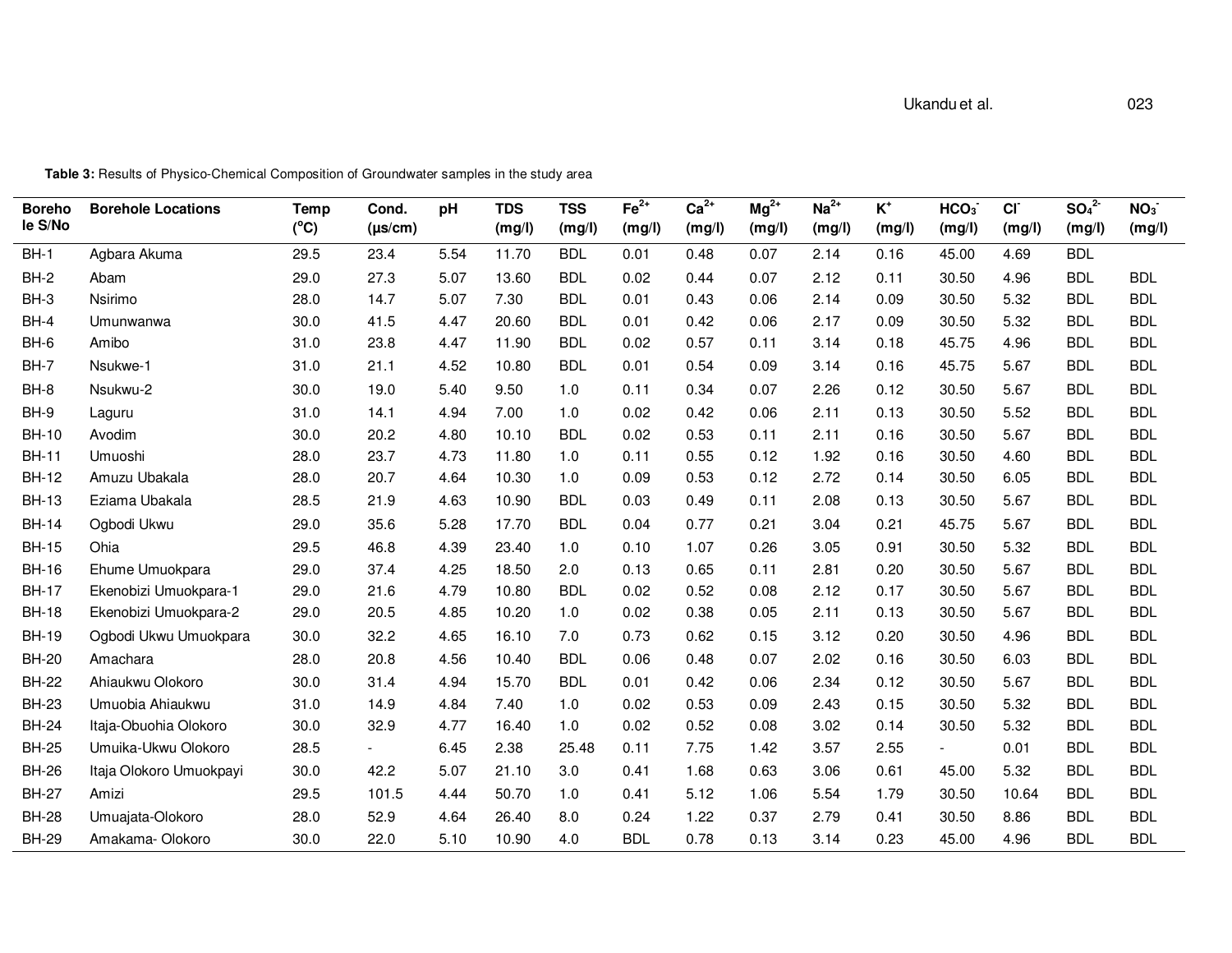**Table 3: Cont.** 

| Maximum           | 31        | 101.5             | 6.56           | 50.7             | 25.84         | 2.78             | 7.75             | .42             | 5.54          | 2.55             | 45.7             | 8.86              | <b>BDL</b> | <b>BDL</b> |
|-------------------|-----------|-------------------|----------------|------------------|---------------|------------------|------------------|-----------------|---------------|------------------|------------------|-------------------|------------|------------|
| Minimum           | 28.0      | 14.1              | 4.39           | 2.38             | <b>BDL</b>    | 0.01             | 0.42             | 0.06            | 1.92          | 0.12             | 30.5             | 0.01              | <b>BDL</b> | <b>BDL</b> |
| Range             | 28-31     | $14.1 -$<br>101.5 | 4.39-<br>6.56  | $2.38 -$<br>50.7 | BDL-<br>25.84 | $0.01 -$<br>2.78 | $0.42 -$<br>7.75 | $0.06 -$<br>.42 | 1.92-<br>5.54 | $0.12 -$<br>2.55 | $30.5 -$<br>45.7 | $0.01 -$<br>10.64 |            |            |
| UK(1998)Standard  | 25        | 1500              | $5.5 -$<br>9.5 | 50-750<br>1000   | <b>NS</b>     | 0.2              | 250              | 50              | 150           | 12               | 30               | 400               | 250        | 250        |
| WHO(2004)Standard | <b>NS</b> | <b>NS</b>         | $6.5 -$<br>8.5 | 14.58            | <b>NS</b>     | 0.3              | <b>NS</b>        | <b>NS</b>       | 200           | <b>NS</b>        | <b>NS</b>        | 250               | 250        | 50         |
| Average           | 29.4      | 30.2              | 4.87           |                  |               | 0.10             | .05              | 0.22            | 2.67          | 0.36             | 32.68            | 5.54              |            |            |
|                   |           |                   |                |                  |               |                  |                  |                 |               |                  |                  |                   |            |            |

cations. The average concentrations of these ions are Fe<sup>2+</sup>, 1.10mg/l; Ca<sup>2+</sup>, 1.05mg/l; Mg<sup>+</sup>, 0.22mg/l; Na<sup>+</sup>, 2.67mg/l; and K<sup>+</sup>, 0.36mg/l. The levels of all these ions are low and within (WHO, 2004) stipulated standards. However, the levels of  $\textsf{Fe}^{2+}$ in BH 24, BH25, and BH26 (Table 3) are slightly higher than the standard of 0.3mg/l by (WHO, 2004).

 The boreholes in the area tap water from the Benin Formation which is characterized by clay intercalations. Na<sup>+</sup> and  $Ca^+$  are exchangeable bases in some of the clay minerals, while the feldspars in this Formation also partly account for the presence of these ions as well as  $K^+$  in the water. Iron is abundant in iron minerals like hematite and goethite in the Benin Formation. This explains the source of iron in the water.

Bicarbonate  $(HCO<sub>3</sub>)$ , chloride  $(Cl<sub>3</sub>)$ , and sulphate  $(SO_4^2)$ , anions were also studied. The concentrations of these ions are low;  $SO4<sup>2-</sup>$  was not detected in any of the samples by the equipment used.  $HCO<sub>3</sub>$  dominates these anions and range in concentration from 30.5mg/l to 45.7mg/l. The activities of biota in the soil and  $CO<sub>2</sub>$  in the atmosphere account for the presence of this ion in the water. Chloride values range from 0.01mg/l in Umuika-Okwu Olokoro to 10.64mg/l in Amizi. Its average concentration in the water is 5.54mg/l. This level of chloride is low when compared to the stipulated value of 250mg/l for potable water by WHO (2004). The low chloride levels are also indicative of the absence of salt water intrusion into the exploited aquifer. According to Tremblay et al., (1973), chloride content up to 40mg/l in water indicates salt water contamination. Chloride moves through aquifers at nearly the same rate as the intruding water (Hem, 1985), and where no other source of saline contamination exists, high chloride concentrations in groundwater can be considered rather definite proof of saltwater contamination. The low chloride found in the water probably owes its source from

precipitation, which is the major source of recharge for the aquifers.

### **Hydrogeochemical Facies**

The concept of hydrogeochemical facies has been used (Back, 1966; Morgan and Winner, 1962) to denote the diagnostic chemical character of water solutions in hydrologic systems. The facies reflect the effect of chemical processes occurring between the minerals of the lithologic framework and groundwater (Edet, 1993). The subsequent flow patterns modify the facies and control their distribution. Piper (1944) Trilinear diagram was used to classify groundwater types in the area. It permits the cation and anion compositions of many samples to be presented on a single graph in which major groupings or trends in the data can be discerned visually (Freeze and Cherry, 1979). Piper trilinear diagram shows that two hydro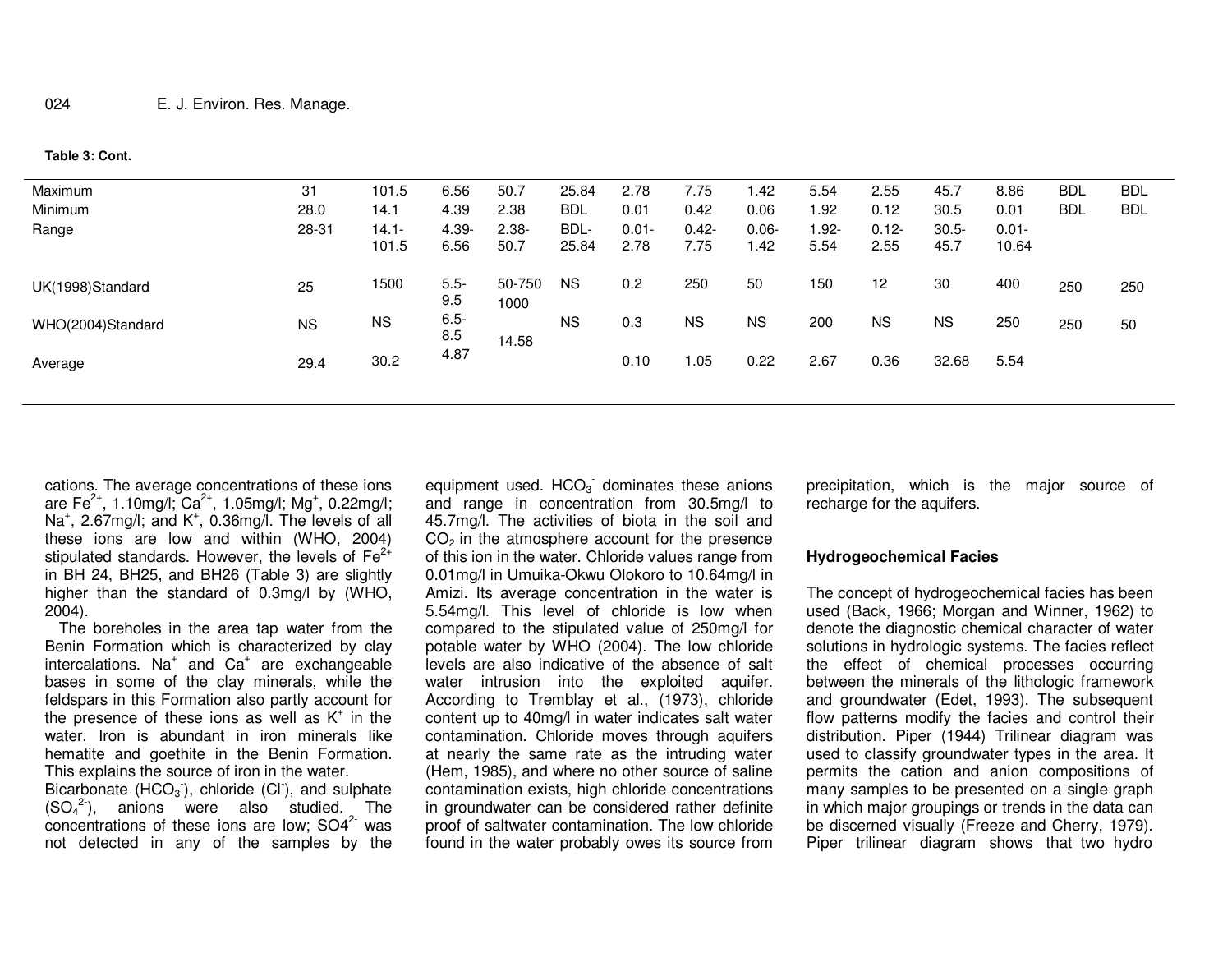

**Figure 8:** Trilinear diagram plot of the water samples in the study area.

chemical facies occur in the study area (Figure 8). These include Na+K-HC

## **CONCLUSIONS**

Boreholes in Umuahia South Local Government Area tap water from the Miocene to Recent Benin Formation. A multi-aquifer system exists within this Formation. Two aquifers were identified from lithologic logs of boreholes; the upper unconfined to confined aquifer, and the second aquifer which is confined. Borehole drillers should target the first aquifer between 30-60 metre depth, and the second aquifer between 80-60 metre depths. However, this recommendation does not supersede geophysical

studies prior to drilling and the need to have a geologist at the site during drilling.

Static water levels are low in the area and commonly lie between 28.3meters and 39.6 metres; while hydraulic heads vary from 80.3metres to 127 metres. Groundwater in the area is low in dissolved constituents. However, iron requires treatment at some locations. Aeration and filtration is enough to get rid of the iron. PH values show acidic groundwater. Because of this, PVC materials should be used for borehole construction in the area. Also the water should be treated for acidity. This could be done by allowing it to pass through granules of dolomite. During the process, hardness is increased but not in an amount that could cause any serious worries.